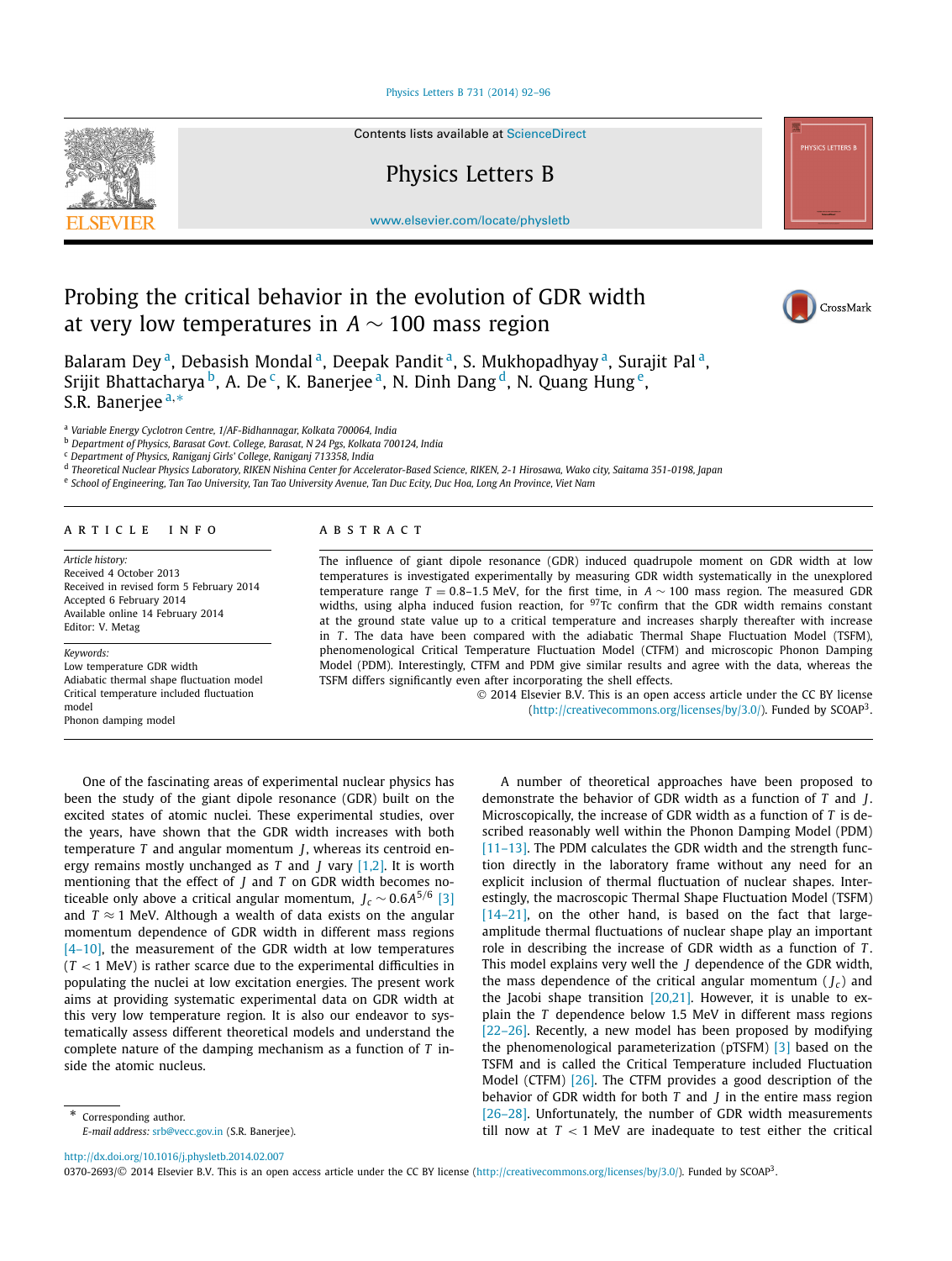behavior of the GDR width or to conclude that the GDR width remains nearly constant at the ground state value below *T* ∼ 1 MeV as predicted by both PDM and CTFM.

In order to examine the above queries regarding the behavior of GDR apparent width as function of *T* , a systematic measurement of GDR apparent width in the unexplored region ( $T = 0.8-1.5$  MeV) was performed for  $97$ Tc using alpha induced fusion reactions. This is the first measurement of GDR width at finite temperature in the *A* ∼ 100 mass region. The measured GDR apparent widths, both above and below the critical point, can be effectively used to verify the existing theoretical models.

The experiments were performed at the Variable Energy Cyclotron Centre (VECC), Kolkata. A self supporting 1 mg*/*cm<sup>2</sup> thick  $93$ Nb target was bombarded with alpha beams produced by the K-130 cyclotron. Four different beam energies of 28, 35, 42 and 50 MeV were used to form the compound nucleus (CN)  $97$ Tc at the excitation energies of 29*.*3*,* 36*,* 43 and 50*.*4 MeV, respectively. The high energy  $\gamma$ -rays from the decay of <sup>97</sup>Tc were detected using the high energy photon spectrometer LAMBDA [\[29\].](#page-4-0) A part of the spectrometer consisting of 49 BaF<sub>2</sub> detectors (each having dimension of  $3.5 \times 3.5 \times 35$  cm<sup>3</sup>), was arranged in a  $7 \times 7$  matrix configuration. The spectrometer was placed at a distance of 50 cm from the target (covering 1.8% of  $4\pi$ ) and at an angle of 90 $^{\circ}$  with the beam axis. Along with the LAMBDA spectrometer, a 50 element low energy *γ* -multiplicity filter [\[30\]](#page-4-0) was also used to estimate the angular momentum populated in the CN as well as to get a fast start trigger for time-of-flight (TOF) measurement. The multiplicity filter was split into two blocks of 25 detectors each, in a staggered castle type geometry to equalize the solid angle for each multiplicity detector element, and placed at a distance of 5 cm above and below the centre of the target. The efficiency of the multiplicity set-up was 56% as calculated using GEANT4 [\[31\]](#page-4-0) simulation. The TOF technique was used to separate neutron background in the high-energy *γ* -spectrum. Pile up events were rejected using the pulse shape discrimination (PSD) technique by measuring the charge deposition over two integrating time intervals (50 ns and 2 μs) in each of the detectors.

The experimentally measured fold distributions were converted into angular momentum distributions using a realistic technique [\[30\]](#page-4-0) based on GEANT4 simulation. The measured fold distribution for the reaction  ${}^{4}$ He +  ${}^{93}$ Nb at 42 MeV incident energy is shown in Fig. 1a. The extracted angular momentum distributions corresponding to different folds have also been shown in Fig. 1b. Recently, the inverse level density parameter (*k*) was extracted from evaporated neutrons, protons and alpha particles [\[32\]](#page-4-0) from the same system at 35 MeV. It was observed that the absolute values of *k* obtained from different particle spectra were different but in all cases the value of *k* decreased with increase in angular momentum. Hence, to fix the inverse level density parameter, the evaporated neutron spectrum was also measured independently by employing a liquid organic scintillator (BC501A) based neutron detector [\[33\]](#page-4-0) in coincidence with the *γ* -multiplicities. The neutron detector was placed at a distance of 1.5 m from the target position at an angle of 90◦ with respect to the beam axis. The neutron TOF spectra were converted to energy spectra by considering the prompt *γ* -peak as time reference. Efficiency correction for the neutron detector was carried out using GEANT4 simulation [\[31\].](#page-4-0) The evaporated neutron energy spectra corresponding to different folds were compared with the CASCADE calculation [\[34\]](#page-4-0) to determine the nuclear level density (NLD) parameter using a  $\chi^2$  minimization technique in the energy range of 2–7 MeV [\(Fig. 2,](#page-2-0) right panel). The fold distribution measured in coincidence with neutrons is compared with the fold distribution obtained in coincidence with high energy *γ* -rays for 42 MeV incident energy (as shown in Fig. 1a).



**Fig. 1.** (Color online.) Top panel: Measured fold distributions with high energy *γ* -rays (filled circles) and with neutrons (open circles) along with the GEANT4 simulation. Bottom panel: Angular momentum distributions for different folds at 42 MeV incident energy along with the incident distribution (dot-dashed with symbols).

The good match between the two fold distributions indicates that the populated spin distributions in both cases are similar.

The high energy *γ* -ray spectra for different folds of the multiplicity filter [\(Fig. 2,](#page-2-0) left panel) were extracted in offline analysis using the cluster summing technique [\[29\].](#page-4-0) GDR widths were obtained from the measured high energy *γ* -ray spectra by comparing it with the statistical model calculation CASCADE along with a bremsstrahlung component. Bremsstrahlung emission was parameterized by the exponential function (*e*−*E<sup>γ</sup> /E*<sup>0</sup> ). *E*<sup>0</sup> was adopted from the systematic  $E_0 = 1.1[(E_{Lab} - V_c)/A_p]^{0.72}$  [\[35\],](#page-4-0) where  $E_{Lab}$ , *Vc* and *Ap* represent the beam energy, Coulomb barrier and projectile mass, respectively. The systematic was verified earlier  $[25]$ for alpha beams at similar energies by measuring the angular distribution of *γ* -rays arising from the non-statistical component. The CASCADE calculation as well as the bremsstrahlung component (both folded with the detector response function) are shown in [Fig. 4](#page-2-0) along with the experimental data at 28 and 50 MeV incident energies. The response function of the LAMBDA spectrometer was generated using GEANT4 simulation. In the statistical model calculation, a single Lorentzian GDR strength function was assumed, having centroid energy ( $E_{GDR}$ ) and width ( $\Gamma$ ) as parameters. The other parameters were kept fixed as used for describing the neutron evaporation spectra. The moment of inertia of the CN was taken as  $I = I_0(1 + \delta_1 J^2 + \delta_2 J^4)$ , where  $I_0$  is the moment of inertia of the spherical nucleus. The parameters  $r_0$ ,  $\delta_1$  and  $\delta_2$  were kept at their default values of 1.2 fm,  $0.9 \times 10^{-5}$  and  $2.0 \times 10^{-8}$ , respectively. The level density prescription of Ignatyuk [\[36\]](#page-4-0) was taken with the asymptotic level density parameters as extracted from the corresponding neutron evaporation spectra. The simulated spin distributions deduced from the experimental fold distributions were used as inputs for different folds for both neutron and high energy *γ* -ray analyses. The GDR widths were obtained from the best fit statistical model calculations using a  $\chi^2$  minimization (in the energy range of 10–20 MeV). In order to highlight the GDR region, linearized GDR plots are shown in [Fig. 3](#page-2-0) using the quantity  $F(E_{\gamma})Y^{exp}(E_{\gamma})/Y^{cal}(E_{\gamma})$ , where  $Y^{exp}(E_{\gamma})$  and  $Y^{cal}(E_{\gamma})$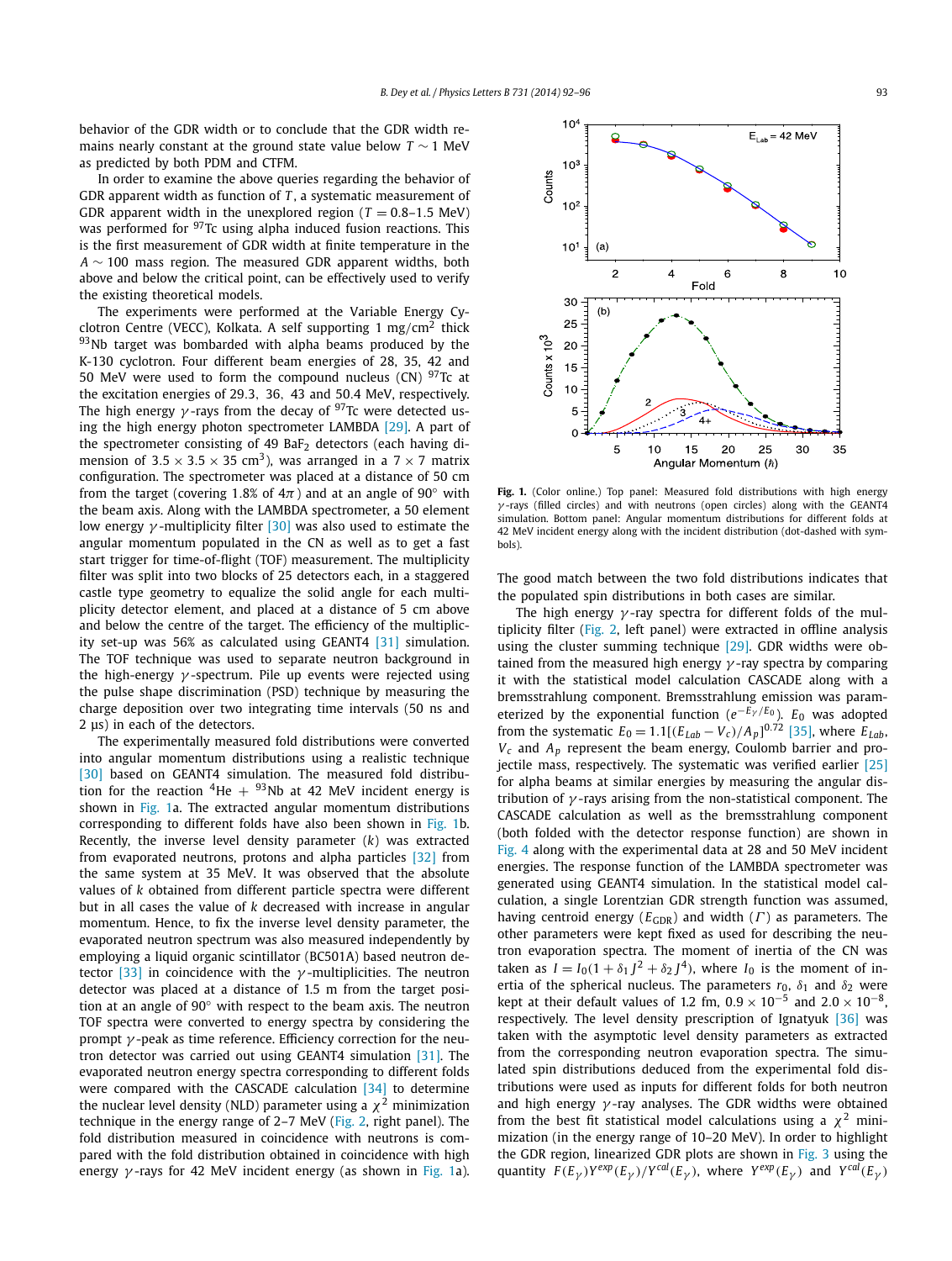<span id="page-2-0"></span>

**Fig. 2.** (Color online.) The high energy *γ* -ray spectra (filled circles) along with the CASCADE predictions (continuous line) for different folds (F) (left panel) and the neutron evaporation energy spectra (filled circles) along with the CASCADE predictions (continuous line) for different folds (F) (right panel) at incident energies of 28, 35, 42 and 50 MeV.  $F = 2$  and  $F = 3$  data have been multiplied by 100 and 10, respectively.

are the experimental and best fitted CASCADE spectra, respectively, corresponding to the single Lorentzian function  $F(E_{\gamma})$ .

As *γ* -rays from the GDR are emitted from various steps of the compound nuclear decay chain, the average values of *J* and *T* have been considered. While estimating the average temperature, a lower limit in the excitation energy (*E*∗) during the CN decay process was employed in the statistical model calculation in accordance with the prescription described in Refs. [\[37,38\].](#page-4-0) This lower limit in *E*∗ is selected when the cut off in the excitation energy only affects the *γ* -emission at very low energy but does not alter the GDR region. The average value of *T* was calculated from  $\overline{E}$ <sup>\*</sup> using the relation  $\overline{T} = [(\overline{E}^* - \overline{E}_{rot} - E_{GDR} - E_p)/a(\overline{E}^*)]^{1/2}$ , where  $a(\overline{E}^*)$  is the excitation energy-dependent level density parameter and  $E_p$  is the pairing energy.  $\overline{E}_{rot}$  was computed at  $\overline{J}$ within the CASCADE corresponding to each fold. *E*∗ is the average of the excitation energy weighted over the daughter nuclei for *γ*-emission in the GDR region from  $E<sub>\gamma</sub> = 10-20$  MeV given as  $\overline{E}^* = \sum E_i^* w_i / \sum w_i$ .  $E_i^*$  is the excitation energy of *i*th nuclei in the decay steps and  $w_i$  is the yield in the region  $E<sub>\gamma</sub> = 10-20$  MeV. The extracted GDR parameters,  $\overline{T}$  and  $\overline{J}$  are given in [Table 1.](#page-3-0) The error estimation of temperature includes the uncertainty in the level density parameter, the effect of varying GDR centroid energy and the width of the selected angular momentum distribution. It needs to be mentioned that nuclear deformation was not included in our statistical calculation. Hence, we report on the extraction of the GDR apparent widths and compare them with the different models, which also provide the apparent width of the GDR.

The GDR widths measured in the present work at low *T* (0.8–1.5 MeV) are shown in [Fig. 5a](#page-3-0). The data have been compared with the theoretical predictions based on the TSFM. Within this



**Fig. 3.** (Color online.) Linearized GDR plots are shown (symbols) using the quantity  $F(E_Y)Y^{exp}(E_Y)/Y^{cal}(E_Y)$ , where  $Y^{exp}(E_Y)$  and  $Y^{cal}(E_Y)$  are the experimental and best fitted CASCADE spectra, respectively, corresponding to the single Lorentzian function  $F(E_{\gamma})$  used in the CASCADE (continuous line).



**Fig. 4.** (Color online.) The experimental *γ* -ray energy spectra (symbols) at 28 and 50 MeV are compared with the CASCADE prediction along with the bremsstrahlung component (continuous line). The individual CASCADE (dotted) and bremsstrahlung (dashed) component are also shown.

model, the GDR strength function is calculated by averaging the lineshapes corresponding to the different possible deformations of the nuclear shape. The averaging over the distribution of shapes is weighted with a Boltzmann factor  $e^{-F(\beta, \gamma)/T}$ , where  $F(\beta, \gamma)$  is the free energy and *T* is the nuclear temperature  $[14-21]$ . The calculations were performed with (dotted) and without (dashed) con-sidering the shell effect [\[39,40\]](#page-4-0) [\(Fig. 5a](#page-3-0)). As expected for  $97$ Tc, the effect of shell correction on the GDR width is quite small and leads to similar results as obtained considering the liquid drop model. The TSFM calculations also show that the effect of angular momentum on the GDR width below 30  $\hbar$  is small and essentially remains unchanged below 20  $\hbar$ . The compound nucleus particle evaporation widths (*Γev*) have been incorporated in the TSFM calculation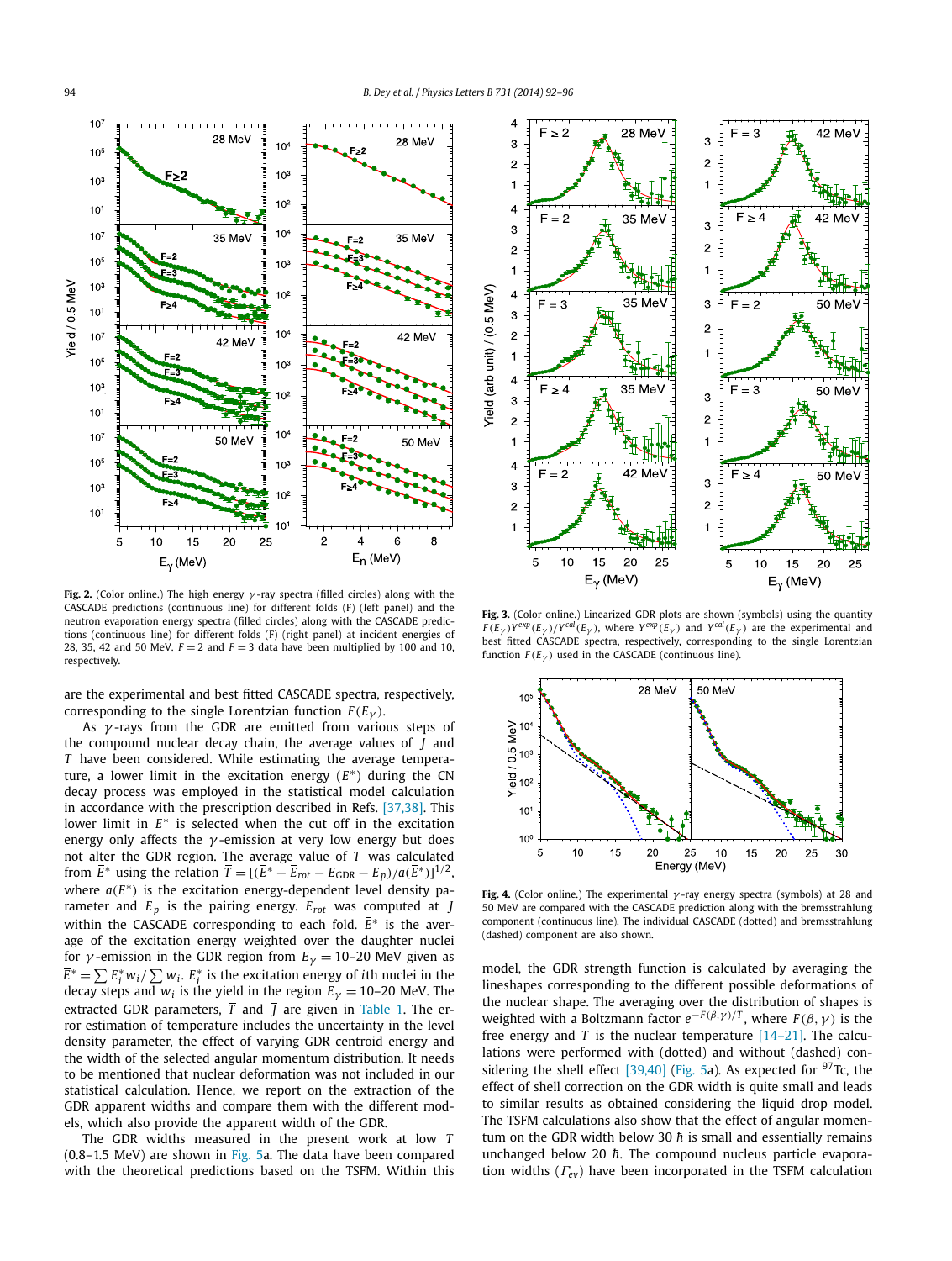<span id="page-3-0"></span>

Average temperatures and average angular momenta along with level density parameters, GDR widths, centroid energies and bremsstrahlung parameters at different beam energies.

| $E_{lab}$<br>MeV | $E^*$<br>MeV |            | $\overline{\tau}$<br>MeV | $\widetilde{a}$<br>$MeV^{-1}$ | GDR width<br>MeV | $E_{\rm GDR}$<br>MeV | $E_0$<br>MeV |
|------------------|--------------|------------|--------------------------|-------------------------------|------------------|----------------------|--------------|
| 28               | 29.3         | $13 \pm 6$ | $0.80^{+0.07}_{-0.10}$   | $A/(8.0 \pm 0.4)$             | $5.5 \pm 0.5$    | $15.2 \pm 0.1$       | 2.4          |
| 35               | 36.0         | $13 \pm 4$ | $1.12^{+0.07}_{-0.09}$   | $A/(9.7 \pm 0.5)$             | $6.0 \pm 0.5$    | $15.5 \pm 0.1$       | 3.4          |
|                  |              | $15 \pm 5$ | $1.03_{-0.10}^{+0.08}$   | $A/(9.5 \pm 0.3)$             | $5.7 \pm 0.6$    | $15.5 \pm 0.1$       | 3.4          |
|                  |              | $18 \pm 5$ | $0.97^{+0.10}_{-0.15}$   | $A/(8.2 \pm 0.4)$             | $5.6 \pm 0.6$    | $15.4 \pm 0.1$       | 3.4          |
| 42               | 43.0         | $14 \pm 5$ | $1.32^{+0.07}_{-0.10}$   | $A/(9.0 \pm 0.4)$             | $6.5 \pm 0.5$    | $15.3 \pm 0.1$       | 4.2          |
|                  |              | $16 \pm 5$ | $1.23^{+0.07}_{-0.10}$   | $A/(8.1 \pm 0.4)$             | $6.1 \pm 0.4$    | $15.3 \pm 0.1$       | 4.2          |
|                  |              | $19 \pm 6$ | $1.16^{+0.11}_{-0.15}$   | $A/(7.8 \pm 0.5)$             | $5.9 \pm 0.5$    | $15.3 \pm 0.1$       | 4.2          |
| 50               | 50.4         | $14 \pm 5$ | $1.51^{+0.09}_{-0.09}$   | $A/(9.2 \pm 0.5)$             | $7.5 \pm 0.6$    | $16.4 \pm 0.1$       | 4.8          |
|                  |              | $16 \pm 5$ | $1.41^{+0.07}_{-0.10}$   | $A/(8.5 \pm 0.4)$             | $6.9 \pm 0.5$    | $16.6 \pm 0.1$       | 4.8          |
|                  |              | $20 \pm 5$ | $1.29^{+0.09}_{-0.12}$   | $A/(8.2 \pm 0.4)$             | $6.2 \pm 0.5$    | $16.3 \pm 0.1$       | 4.8          |



Fig. 5. (a) GDR width as a function of temperature. Experimental data (symbols) have been compared with the TSFM calculations with shell effect (dotted lines) and without shell effect (dashed lines) are shown for  $\overline{J} = 0$ *h* (lower) and  $\overline{J} = 30$ *h*<sup> $\overline{J}$ </sup> per). The CTFM predictions for  $\bar{l} = 10\hbar$  (lower) and  $\bar{l} = 20\hbar$  (upper) are shown with continuous lines. The double dot-dashed line represents the ground state value of the GDR width. (b) The PDM prediction is shown by the dotted–dashed. (c) The empirical deformations (symbols) extracted from the experimental GDR widths compared with the TSFM predictions (dashed lines) at two angular momenta.

to take into consideration the effect of evaporation of particles and the corresponding energy loss before the GDR *γ* -emission in the CN decay chain. In this low temperature region, the particle decay width is rather small (∼0*.*2 MeV at *T* = 2 MeV) and its inclusion within the TSFM marginally improves the prediction. The predictions of TSFM at  $J = 0$  and  $J = 30\hbar$  are shown in Fig. 5a and compared with the experimental data. As can be seen, the adiabatic TSFM differs significantly from the experimental data in the entire region. This interesting result clearly suggests that the suppression of the GDR width at these low *T* is a general feature for all nuclei and cannot be explained including only shell effects. It is also very interesting and important point to note that the GDR width data indeed remains nearly constant till *T* ∼ 1 MeV (Fig. 5a) and increases thereafter as predicted by PDM and CTFM. In order to compare the data with CTFM, the ground state GDR width was calculated using the ground state deformation ( $\beta = 0.134$ ) [\[41\]](#page-4-0) and spreading width parameterization  $\Gamma$ <sup>*s*</sup> = 0.05*E*<sup>1.6</sup><sub>GDR</sub> [\[42\]](#page-4-0) for each Lorentzian. The ground state value was estimated to be 5.5 MeV which is consistent with the experimentally measured value in this mass region  $[43]$ . The behavior of the GDR width within the CTFM was calculated as a function of *T* for  $J = 10$  and 20*h* selecting the extreme angular momenta involving the experimental data. The *Γev* was not included in the CTFM calculations as the model was put forward by fitting the experimental data. Interestingly, the CTFM represents the data remarkably well over the entire *T* region. This excellent match between the experimental data and the CTFM clearly suggests that the experimental GDR widths are not suppressed, rather TSFM over predicts the GDR width at low temperatures as it does not take into account the intrinsic GDR fluctuations induced by the GDR vibrations. Moreover, the systematic trend of the data also shows that the critical temperature for the increase of GDR width is between 1 and 1.2 MeV as predicted by the CTFM ( $T_c = 0.7 + 37.5/A$ ).

The data were also compared with the results of microscopic PDM calculations  $[11-13]$ . Within the PDM, the GDR damping mechanism is caused by coupling of the GDR to noncollective particle–hole (ph) and particle–particle (pp) [hole–hole (hh)] configurations. The coupling to the various ph configurations leads to the quantal width (exists even at  $T = 0$ ), whereas the thermal width arises owing to the coupling to pp and hh configurations, which appear at  $T > 0$  because of the distortion of the Fermi surface. The model emphasizes the inclusion of thermal pairing, since, in finite systems such as atomic nuclei, thermal pairing does not collapse at the critical temperature  $T_{cp} = 0.57 \Delta(T = 0)$ of the superfluid–normal phase transition in infinite systems, but decreases monotonically as *T* increases. The prediction of the PDM is shown in Fig. 5b. The calculations were performed at  $J = 0$  by using the single-particle energies obtained within the deformed Woods-Saxon potentials with the deformation parameter  $\beta = 0.134$ , and including exact canonical-ensemble thermal pairing gaps for neutrons and protons [\[13\].](#page-4-0) As can be seen in Fig. 5b, the PDM describes the data quite well in the entire *T* range using a width of around 5 MeV at  $T = 0$ , which is close to the deformed ground state GDR width. It is intriguing to find that, even though the formalisms of PDM and CTFM seem to be completely different in origin, the two models give very similar results. It would also be interesting to compare the data with TSFM by including the effect of thermal pairing, but is beyond the scope of this present work. Nevertheless, the present experimental study does provide a stringent testing ground of the theoretical models as a function